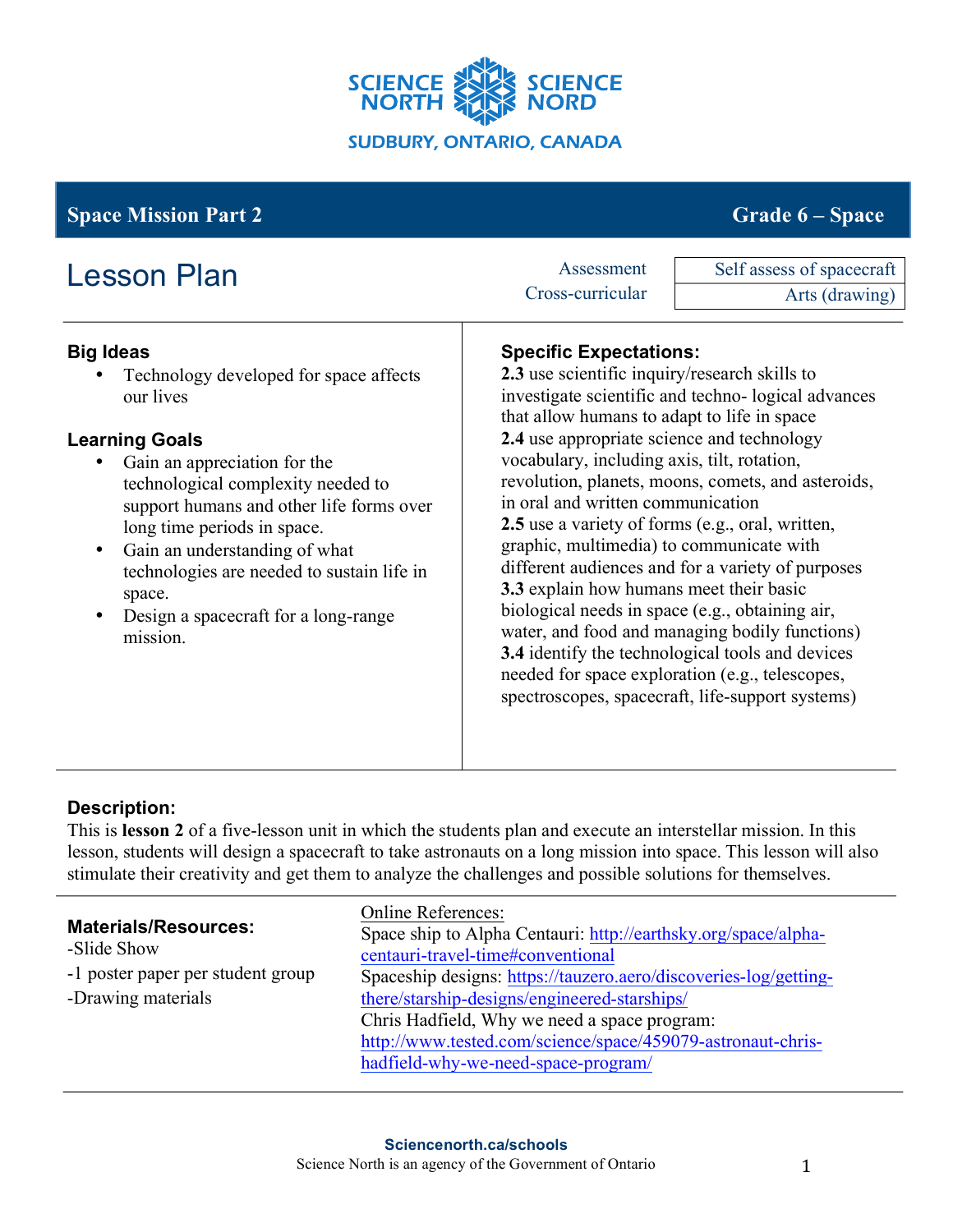# **Introduction**

### **Getting Started**

If you are doing the five-lesson unit, start by playing the Science North video that goes along with this lesson. The video will challenge the students to plan a mission to another planet. Watch the second section titled "Designing a Spacecraft."

Today is the second step, in which students are engineers designing the spacecraft that will make the journey into space.

- Now let's think about the challenges of travelling in space. What can you think of that we need to plan for when we design our spacecraft?
- Take as many ideas from students as you want. Briefly discuss and optionally write them up on the board.
- Use the rubric for the spaceship designs as a guide as to what our engineers need to think of and why.
- Designs should be realistic (no antimatter drives in other words)
- Make sure to discuss the importance of redundancy. For example, if the main power source breaks down, is there a backup? What happens if the crop they are growing fails?
- Optionally: View the slide show of some current space concepts. You can also save this for the end in order to let the students' creativity be as free as possible.

# **Action**

## **Design a Spaceship**

- Let students form small groups (2 to 4 students) for brainstorming a spaceship design and drawing it on paper. Students could also do this activity individually.
- Hand out poster paper and drawing materials.
- The spacecraft they are designing should meet certain criteria:
	- o Be able to make a long duration flight (several years or even hundreds to thousands of years)
	- o Support a crew that can take care of all issues that may arise, and, if necessary, that can reproduce for generations to come.
- Students should take some time to brainstorm ideas and write them down. Maybe on the side of the poster paper or on a separate sheet. They need to start by writing down how they meet the criteria set out:
	- o How long do they plan for their spacecraft to travel?
	- o How large will the crew be? Write down what the specialties of the crew members are and how many of each (e.g. 2 engineers, 1 doctor, 1 astronomer etc.)
- Then here are some other questions you may ask them to stimulate ideas:
	- o What do people need to survive in space?
	- o What kind of food will they eat?
	- o How will they exercise?
	- o How is the spacecraft powered?
	- o How many crewmembers will your ship support?
	- o How does the spacecraft land?
	- o What happens if there is an accident?
	- o What happens if someone gets sick?